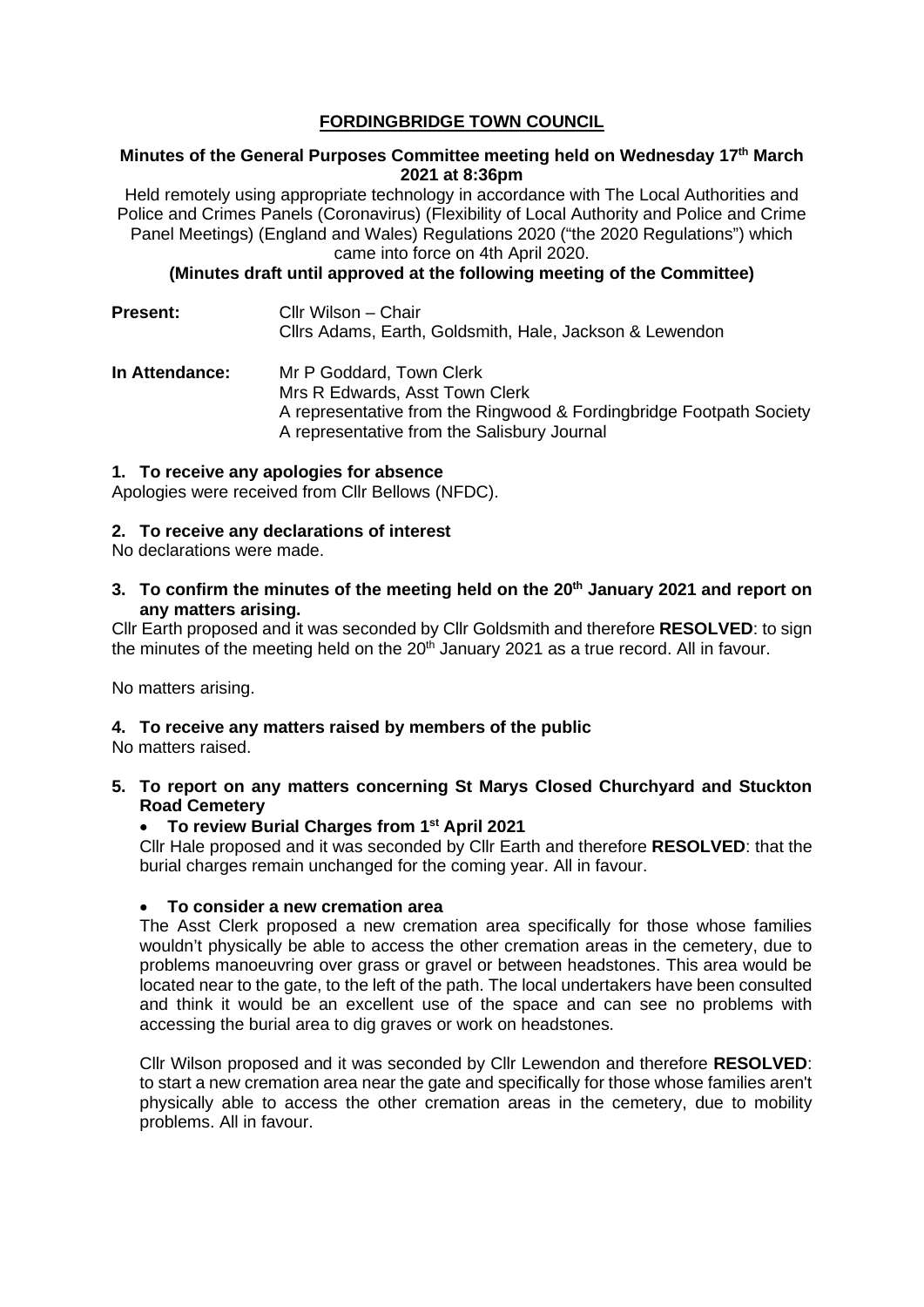#### • **To agree the purchase of cemetery mapping software**

The Clerk reported that a sum of £1000 has been allowed in the budget for cemetery mapping software (General Purposes Committee meeting 18<sup>th</sup> November 2020, agenda item 11).

The Clerk reported that the cost would be £500 for the mapping and £482 for the software setup and training. There would be an annual charge of £327.50 (3 year contract) or £304.50 (5 year contract).

The Asst Clerk reported that other Councils have been pleased with the product, the only issue being data entry errors by outside agencies which have taken time to correct. The proposal is that all data inputting is done by Town Council staff. Although other companies offer similar products, these are made for much larger cemeteries at a far higher cost.

Cllr Goldsmith proposed and it was seconded by Cllr Hale and to purchase cemetery mapping software with a 5 year contract.

Cllr Adams proposed and it was seconded by Cllr Lewendon and therefore **RESOLVED**: to purchase cemetery mapping software with a 3 year contract. All in favour.

## **6. Matters relating to the Town Hall**

#### • **To review Hire Charges for the Town Hall from 1st April 2021**

Cllr Hale proposed and it was seconded by Cllr Earth and therefore **RESOLVED**: that the hire charges for the Town Hall remain unchanged for the coming year. All in favour.

There is no update on the Town Hall since the report given at the last General Council meeting.

# **7. To report on any matters relating to the Information Office**

Nothing to report.

#### **8. To report any matters concerning footpaths**

• Jobs for Lengthsman  $-9<sup>th</sup>$  April 2021 No jobs were identified.

Cllr Wilson proposed removing agenda items 8 and 9 from the General Purposes agenda and adding them to the General Council agenda instead. She said that while it is appropriate for Public Rights of Way (PROW) footpaths to be discussed by the General Purposes Committee, highways and pavements is now such a big and important subject it should be considered by General Council instead. The Clerk proposed amalgamating the Amenities and General Purposes Committees.

#### *Action: Clerk to add General Council agenda item – "To consider footways in Fordingbridge"*

#### *Action: Clerk to add General Council agenda item – "To review the existing subcommittee structure and consider amalgamating the Amenities and General Purposes Committees"*

The Representative from the Ringwood and Fordingbridge Footpath Society reported that the NFDC footpath at Sweatford Water Meadows was impassable for five weeks due to flooding and a boardwalk is needed there instead. A site visit with NFDC and others has been organised for April to discuss open spaces in Fordingbridge. She reported that no further work has been done on the Avon Valley footpath south of Fordingbridge towards Bickton, badger activity is rife in that area and there is a low overhanging branch over footpath 97 which needs to be cut back.